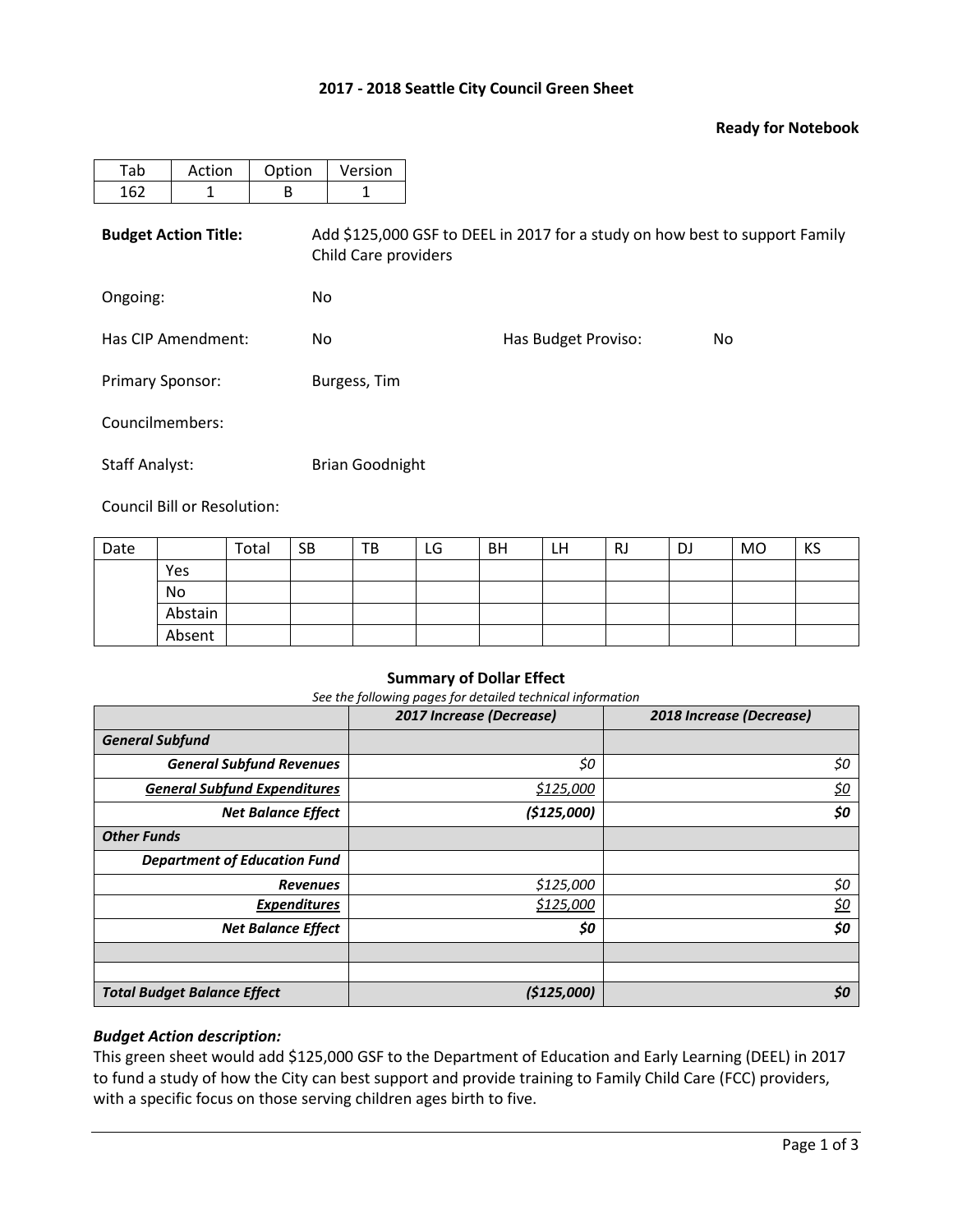| Artion | Ontion | Version |
|--------|--------|---------|
|        |        |         |

# **Background**

Recently, the federal government updated its primary child care funding legislation to provide a new emphasis on the importance of providing high-quality early care. Across the country, there are a variety of methods used to support FCC providers, including FCC associations, staffed FCC networks, and FCC training programs. The City currently offers an FCC training program that reaches approximately 60 providers per year.

The intent of this study is to investigate best practices occurring throughout the country, review the City's current training program, and develop recommendations for how the City can best support FCC providers.